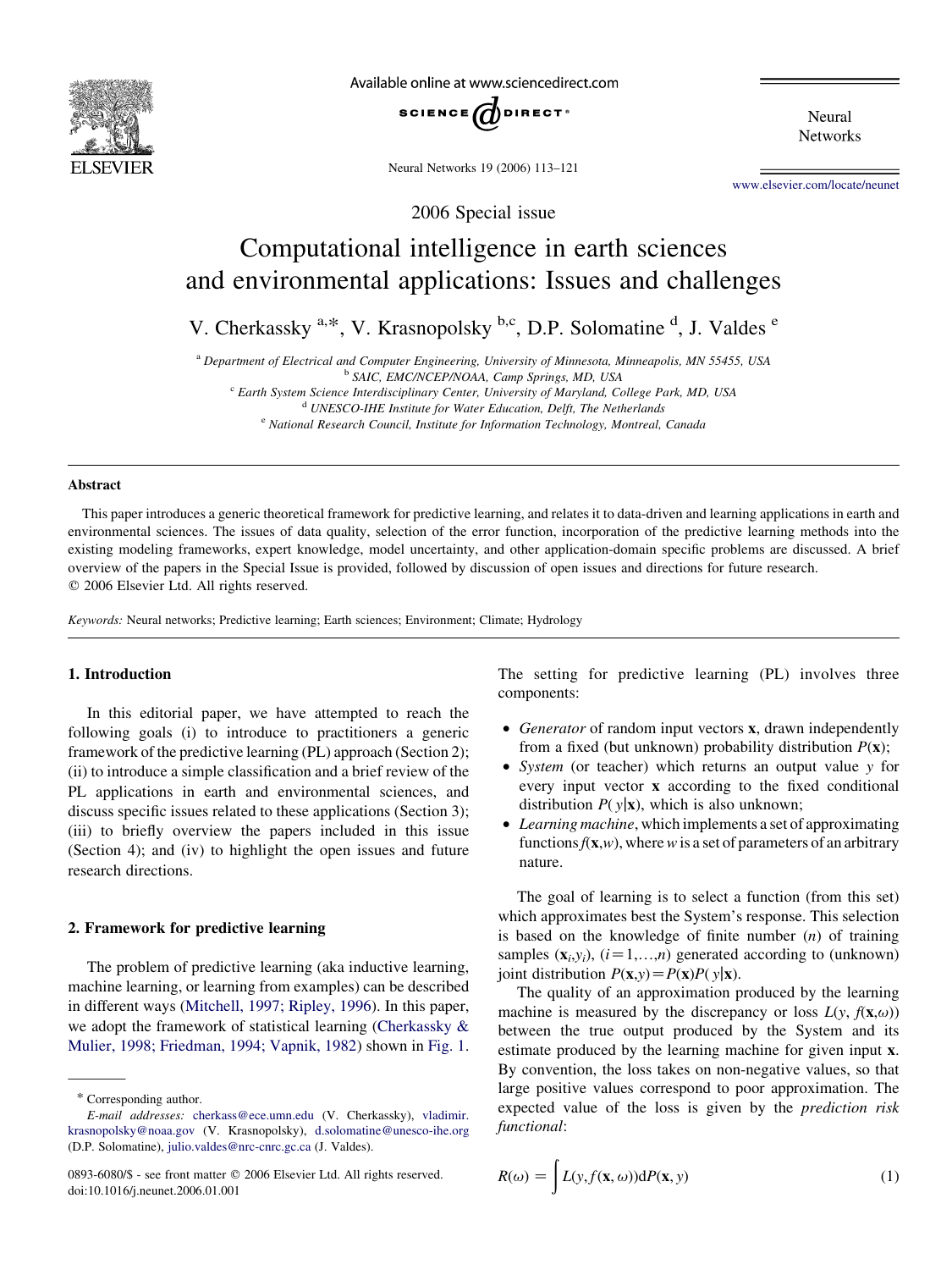<span id="page-1-0"></span>Learning is the process of finding the function  $f(\mathbf{x},\omega_0)$ , which minimizes the risk functional (1) over the set of functions supported by the learning machine, using only finite training data (since  $P(x,y)$  is unknown). We also point out that the loss function  $L(y, f(x, \omega))$  is given a priori based on the problem/ application requirements. The prediction risk (1) is unknown, but in practice can be estimated using an independent test set, or via resampling techniques. This formulation (as stated above) is very general and describes many learning problems such as interpolation, regression, classification, and density approximation ([Cherkassky & Mulier, 1998; Friedman, 1994;](#page--1-0) [Hastie, Tibshirani, & Friedman, 2001; Vapnik, 1982, 1995](#page--1-0)).

The problem encountered by the learning machine is to select a function (from the set of functions it supports) that best approximates the System's response. The learning machine is limited to observing finite number (n) examples in order to make this selection. This training data as produced by the generator and system will be independent and identically distributed (iid) according to the joint probability density function (pdf)  $p(x,y)$ . The finite sample (training data) from this distribution is denoted by:

$$
(\mathbf{x}_i, y_i), \quad (i = 1, ..., n)
$$
 (2)

With finite data, we cannot expect to find the solution  $f(\mathbf{x}, \omega_0)$  minimizing prediction risk (1) exactly, so we denote  $f(\mathbf{x}, \omega^*)$  as the estimate of the optimal solution obtained with finite training data using some learning procedure. It is clear that any learning task (regression, classification, etc.) can be solved by minimizing (1) if the density  $p(x,y)$  is known. This means that density estimation is the most general (and hence most difficult) type of learning problem. The problem of learning (estimation) from finite data alone is inherently ill posed. To obtain a useful (unique) solution, the learning process needs to incorporate a priori knowledge in addition to data. For example, such a priori knowledge may be reflected in the set of approximating functions of a learning machine.

Note that a generic learning system shown in Fig. 1 may have two distinct interpretations. Under classical statistical framework, the goal of learning is accurate identification of the unknown System, whereas under predictive learning (PL) the goal is accurate imitation (of a System's output). It should be clear that the goal of system identification is much more demanding than the goal of system imitation. For instance, accurate system identification does not depend on the distribution of input samples; whereas good predictive model is usually conditional upon this (unknown) distribution. Hence,



Fig. 1. A learning machine using observations of the system to form an approximation of its output.

an accurate model (in the sense of System's identification) would certainly provide good generalization (in the predictive sense), but the opposite may not be true. The mathematical treatment of system identification leads to the function approximation framework, and to fundamental problems of estimating multivariate functions known as the curse of dimensionality. On the other hand, the goal of accurate system imitation (via minimization of prediction risk) leads to more tractable learning formulations under finite sample settings [\(Vapnik, 1982, 1995](#page--1-0)). However, the VC-theoretical approach to PL also requires an appropriate learning problem formulation. This problem specification step performs mapping of application-domain requirements onto an appropriate PL formulation, as discussed in Section 3.

Many learning methods are based on the standard (inductive) formulation of the learning problem presented above. For example, a given application is usually formalized as either standard classification or regression problem, even when such standard formulations do not reflect application requirements. Such inductive learning settings assume that:

- the number of future (test) samples is very large, as implied in the expression for risk  $(1)$ . Moreover, the input  $(x)$  values of test samples are unknown during model estimation (training);
- the goal of learning is to model the training data using a single (albeit complex) model;
- $\bullet$  the learning machine (in Fig. 1) has a univariate output;
- specific loss functions are used for classification and regression problems.

These assumptions may not hold for many applications. For example, if the input values of the test samples are known (given), then an appropriate goal of learning may be to predict outputs only at these points. This leads to the transduction formulation ([Vapnik, 1995](#page--1-0)). Relaxing the assumption about estimating (learning) a single model leads to multiple model estimation formulation [\(Cherkassky & Ma, 2005](#page--1-0)). Likewise, it may be possible to relax the assumption about a univariate output under standard supervised learning settings. In many applications, it is necessary to estimate multiple outputs (multivariate functions) of the same input variables. Such methods (for estimating multiple output functions) have been widely used by practitioners, i.e. partial least squares (PLS) regression in chemometrics ([Frank & Friedman, 1993\)](#page--1-0). Further, standard loss functions (in classification or regression formulations) may not be appropriate for many applications.

Even though the problem specification step cannot be formalized, we suggest several useful guidelines to aid practitioners in the formalization process ([Cherkassky, 2001,](#page--1-0) [2005\)](#page--1-0). The block diagrams for mapping application requirements onto a learning formulation (shown in [Fig. 2](#page--1-0)) advocates the top–down process for specifying three important components of the problem formulation (loss function, input/output variables, and training/test data) based on application needs. In particular, this may include: